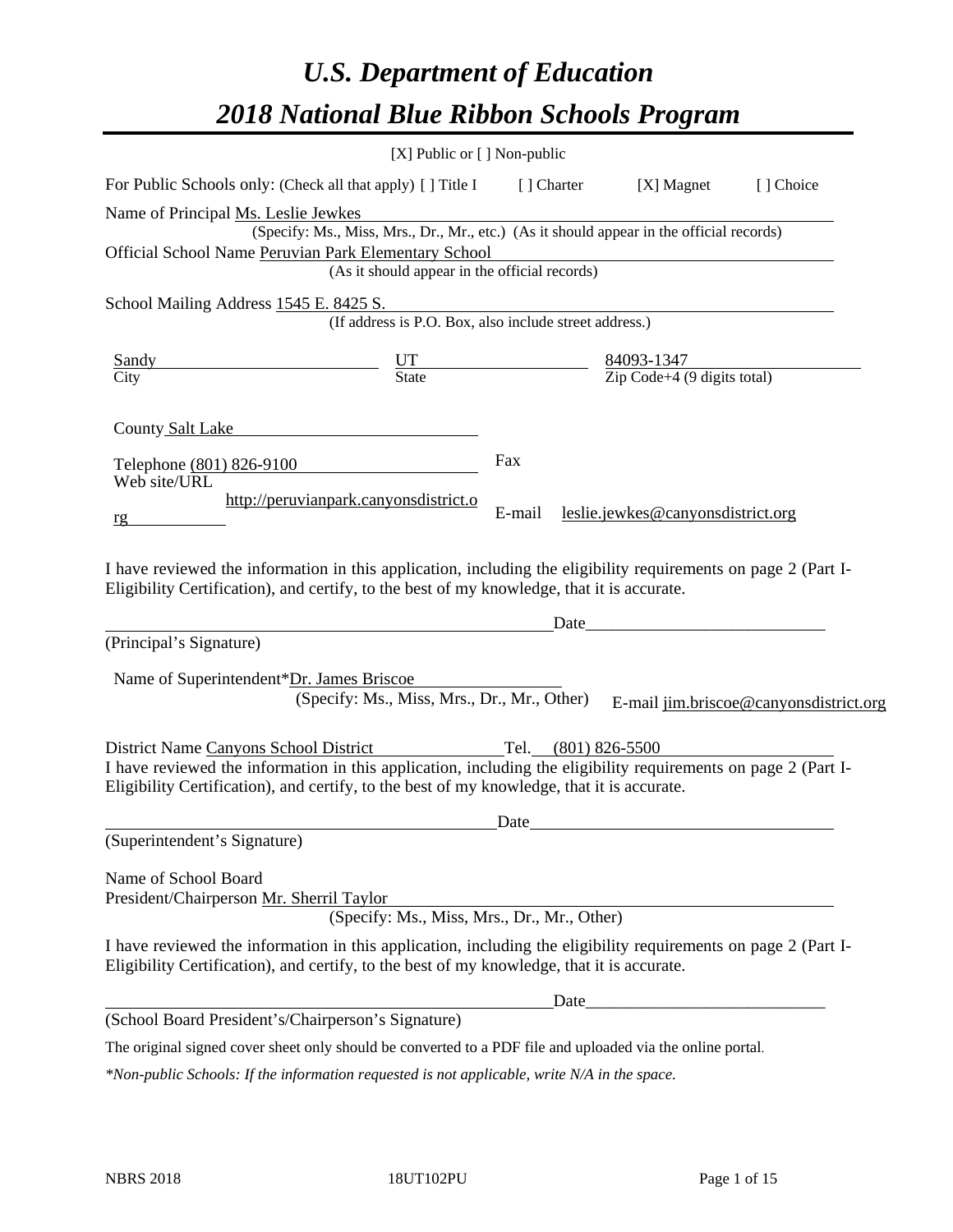The signatures on the first page of this application (cover page) certify that each of the statements below, concerning the school's eligibility and compliance with U.S. Department of Education and National Blue Ribbon Schools requirements, are true and correct.

- 1. The school configuration includes one or more of grades K-12. (Schools on the same campus with one principal, even a K-12 school, must apply as an entire school.)
- 2. All nominated public schools must meet the state's performance targets in reading (or English language arts) and mathematics and other academic indicators (i.e., attendance rate and graduation rate), for the all students group and all subgroups, including having participation rates of at least 95 percent using the most recent accountability results available for nomination.
- 3. To meet final eligibility, all nominated public schools must be certified by states prior to September 2018 in order to meet all eligibility requirements. Any status appeals must be resolved at least two weeks before the awards ceremony for the school to receive the award.
- 4. If the school includes grades 7 or higher, the school must have foreign language as a part of its curriculum.
- 5. The school has been in existence for five full years, that is, from at least September 2012 and each tested grade must have been part of the school for the past three years.
- 6. The nominated school has not received the National Blue Ribbon Schools award in the past five years: 2013, 2014, 2015, 2016, or 2017.
- 7. The nominated school has no history of testing irregularities, nor have charges of irregularities been brought against the school at the time of nomination. The U.S. Department of Education reserves the right to disqualify a school's application and/or rescind a school's award if irregularities are later discovered and proven by the state.
- 8. The nominated school has not been identified by the state as "persistently dangerous" within the last two years.
- 9. The nominated school or district is not refusing Office of Civil Rights (OCR) access to information necessary to investigate a civil rights complaint or to conduct a district-wide compliance review.
- 10. The OCR has not issued a violation letter of findings to the school district concluding that the nominated school or the district as a whole has violated one or more of the civil rights statutes. A violation letter of findings will not be considered outstanding if OCR has accepted a corrective action plan from the district to remedy the violation.
- 11. The U.S. Department of Justice does not have a pending suit alleging that the nominated school or the school district as a whole has violated one or more of the civil rights statutes or the Constitution's equal protection clause.
- 12. There are no findings of violations of the Individuals with Disabilities Education Act in a U.S. Department of Education monitoring report that apply to the school or school district in question; or if there are such findings, the state or district has corrected, or agreed to correct, the findings.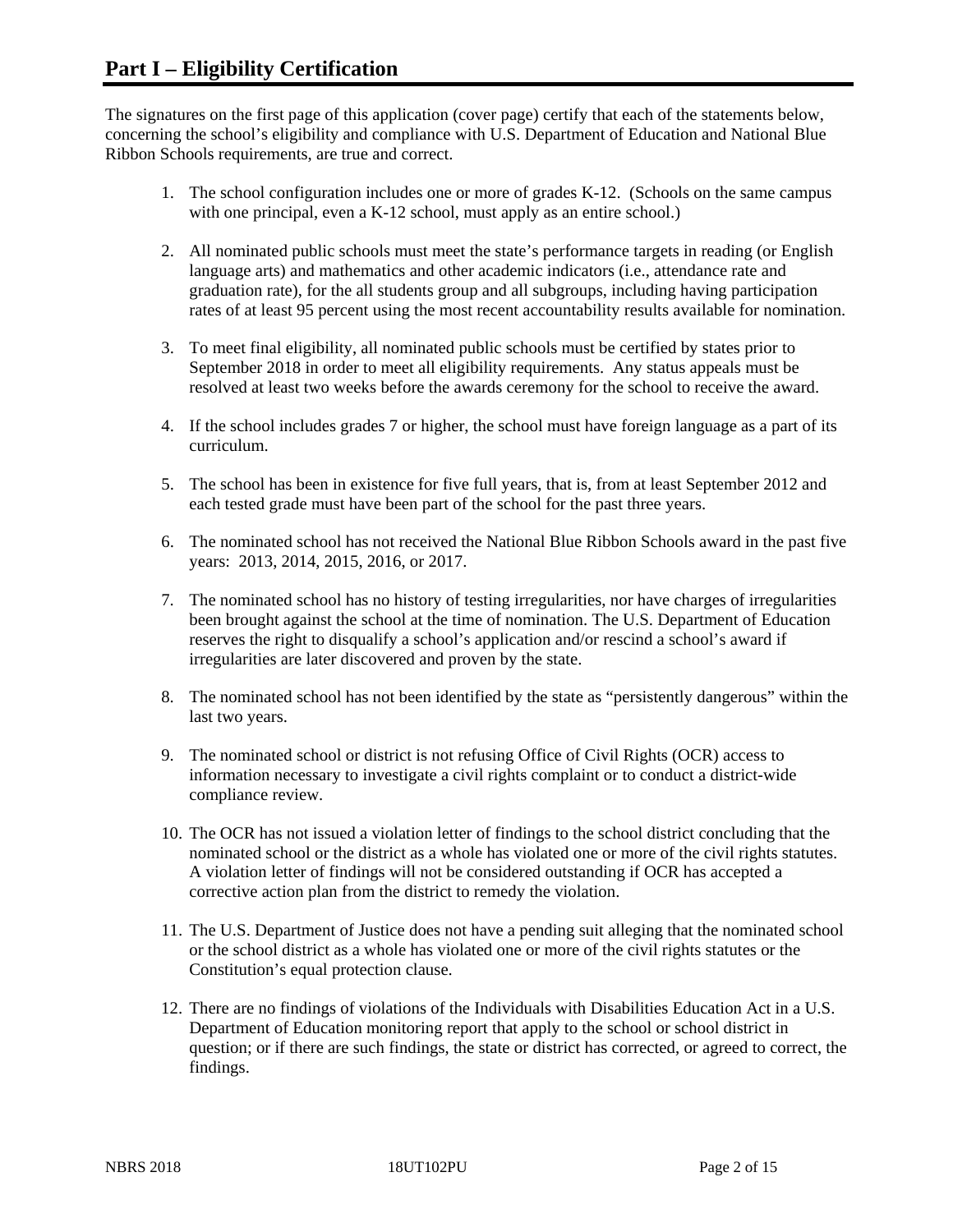# **PART II - DEMOGRAPHIC DATA**

#### **Data should be provided for the most recent school year (2017-2018) unless otherwise stated.**

#### **DISTRICT**

1. Number of schools in the district  $\frac{29}{2}$  Elementary schools (includes K-8) (per district designation): 8 Middle/Junior high schools 7 High schools 2 K-12 schools

46 TOTAL

**SCHOOL** (To be completed by all schools)

2. Category that best describes the area where the school is located:

[] Urban or large central city [X] Suburban [] Rural or small city/town

3. Number of students as of October 1, 2017 enrolled at each grade level or its equivalent in applying school:

| Grade                           | # of         | # of Females   | <b>Grade Total</b> |
|---------------------------------|--------------|----------------|--------------------|
|                                 | <b>Males</b> |                |                    |
| <b>PreK</b>                     | 0            | $\overline{0}$ | 0                  |
| $\mathbf K$                     | 37           | 39             | 76                 |
| 1                               | 51           | 37             | 88                 |
| $\overline{2}$                  | 46           | 36             | 82                 |
| 3                               | 63           | 41             | 104                |
| 4                               | 44           | 57             | 101                |
| 5                               | 49           | 45             | 94                 |
| 6                               | 0            | $\theta$       | 0                  |
| 7                               | 0            | 0              | 0                  |
| 8                               | 0            | $\theta$       | 0                  |
| 9                               | 0            | 0              | 0                  |
| 10                              | 0            | 0              | 0                  |
| 11                              | 0            | 0              | 0                  |
| 12 or higher                    | 0            | 0              | 0                  |
| <b>Total</b><br><b>Students</b> | 290          | 255            | 545                |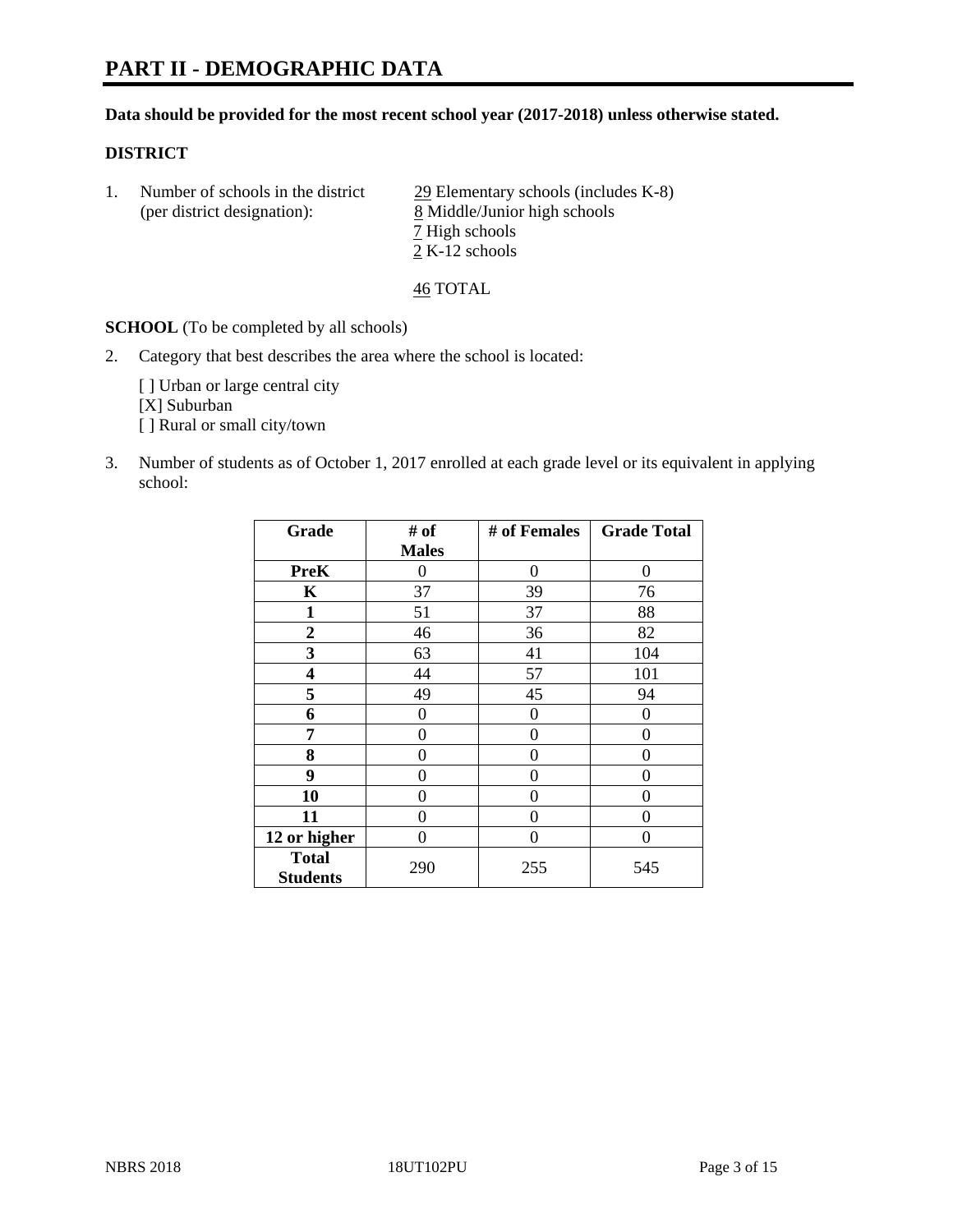the school: 6 % Asian

4. Racial/ethnic composition of  $\qquad 0\%$  American Indian or Alaska Native 1 % Black or African American 11 % Hispanic or Latino 1 % Native Hawaiian or Other Pacific Islander 75 % White 6 % Two or more races **100 % Total**

(Only these seven standard categories should be used to report the racial/ethnic composition of your school. The Final Guidance on Maintaining, Collecting, and Reporting Racial and Ethnic Data to the U.S. Department of Education published in the October 19, 2007 *Federal Register* provides definitions for each of the seven categories.)

5. Student turnover, or mobility rate, during the 2016 – 2017 school year: 13%

If the mobility rate is above 15%, please explain.

This rate should be calculated using the grid below. The answer to (6) is the mobility rate.

| <b>Steps For Determining Mobility Rate</b>         | Answer |
|----------------------------------------------------|--------|
| (1) Number of students who transferred to          |        |
| the school after October 1, 2016 until the         | 26     |
| end of the 2016-2017 school year                   |        |
| (2) Number of students who transferred             |        |
| <i>from</i> the school after October 1, 2016 until | 47     |
| the end of the 2016-2017 school year               |        |
| (3) Total of all transferred students [sum of      | 73     |
| rows $(1)$ and $(2)$ ]                             |        |
| (4) Total number of students in the school as      | 545    |
| of October 1, 2016                                 |        |
| (5) Total transferred students in row (3)          | 0.13   |
| divided by total students in row (4)               |        |
| $(6)$ Amount in row $(5)$ multiplied by 100        | 13     |

6. English Language Learners (ELL) in the school:  $5\%$ 

29 Total number ELL

Specify each non-English language represented in the school (separate languages by commas): Spanish, Tamil, Arabic, Polish, Hebrew, Telugu, Korean, Kinyarwanda, Chinese, Vietnamese, Portuguese, German

7. Students eligible for free/reduced-priced meals: 30 % Total number students who qualify: 163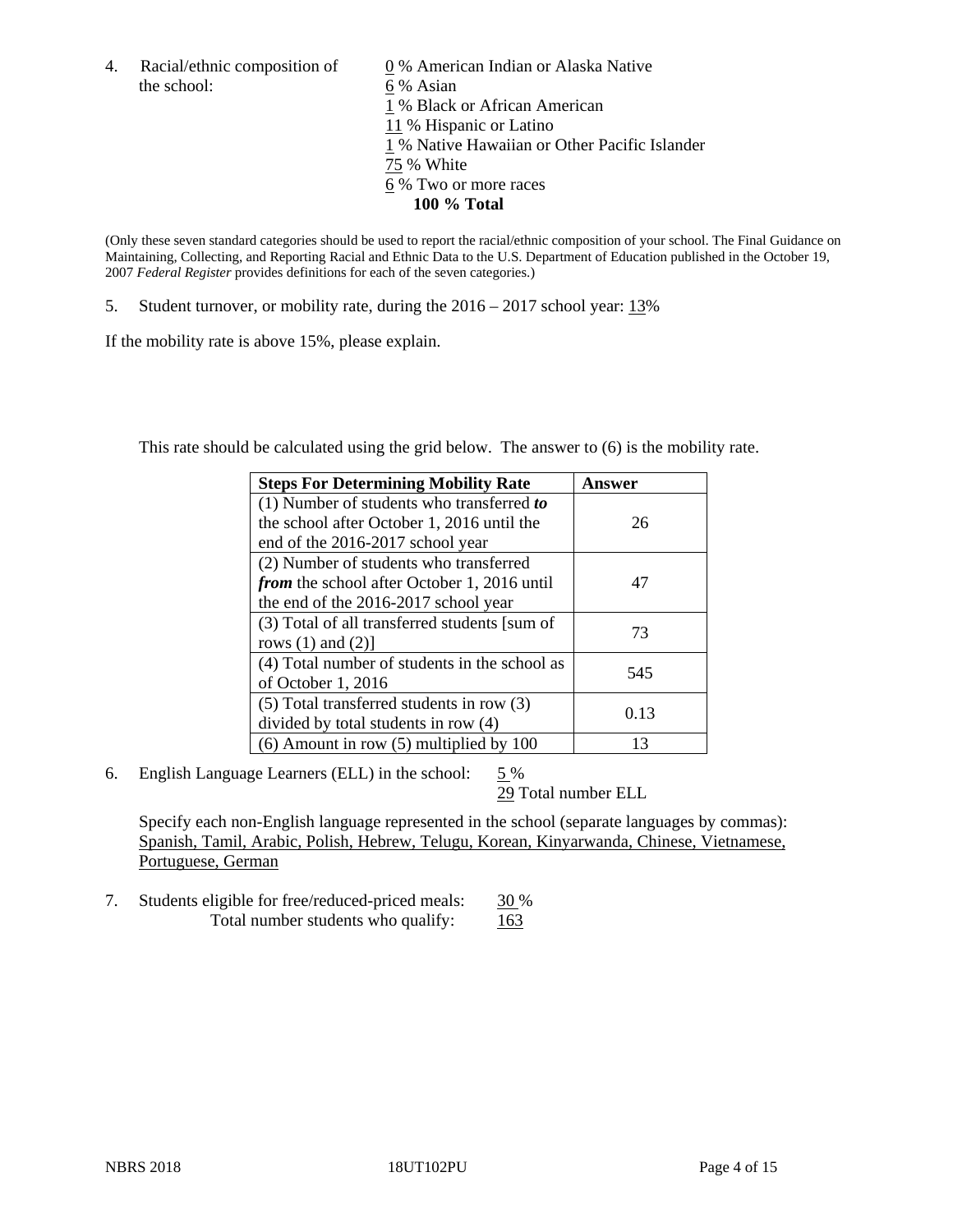37 Total number of students served

Indicate below the number of students with disabilities according to conditions designated in the Individuals with Disabilities Education Act. Do not add additional conditions. It is possible that students may be classified in more than one condition.

| 1 Autism                  | $\underline{0}$ Multiple Disabilities     |
|---------------------------|-------------------------------------------|
| 0 Deafness                | 0 Orthopedic Impairment                   |
| 0 Deaf-Blindness          | 1 Other Health Impaired                   |
| 2 Developmentally Delayed | 11 Specific Learning Disability           |
| 3 Emotional Disturbance   | 17 Speech or Language Impairment          |
| 0 Hearing Impairment      | 0 Traumatic Brain Injury                  |
| 1 Intellectual Disability | $1$ Visual Impairment Including Blindness |

- 9. Number of years the principal has been in her/his position at this school:  $\frac{4}{3}$
- 10. Use Full-Time Equivalents (FTEs), rounded to nearest whole numeral, to indicate the number of school staff in each of the categories below:

|                                                                                                                                                                                                                                | <b>Number of Staff</b>      |
|--------------------------------------------------------------------------------------------------------------------------------------------------------------------------------------------------------------------------------|-----------------------------|
| Administrators                                                                                                                                                                                                                 |                             |
| Classroom teachers including those<br>teaching high school specialty<br>subjects, e.g., third grade teacher,<br>history teacher, algebra teacher.                                                                              | 24                          |
| Resource teachers/specialists/coaches<br>e.g., reading specialist, science coach,<br>special education teacher, technology<br>specialist, art teacher, etc.                                                                    | 3                           |
| Paraprofessionals under the<br>supervision of a professional<br>supporting single, group, or classroom<br>students.                                                                                                            | 14                          |
| Student support personnel<br>e.g., guidance counselors, behavior<br>interventionists, mental/physical<br>health service providers,<br>psychologists, family engagement<br>liaisons, career/college attainment<br>coaches, etc. | $\mathcal{D}_{\mathcal{A}}$ |

11. Average student-classroom teacher ratio, that is, the number of students in the school divided by the FTE of classroom teachers, e.g., 22:1 23:1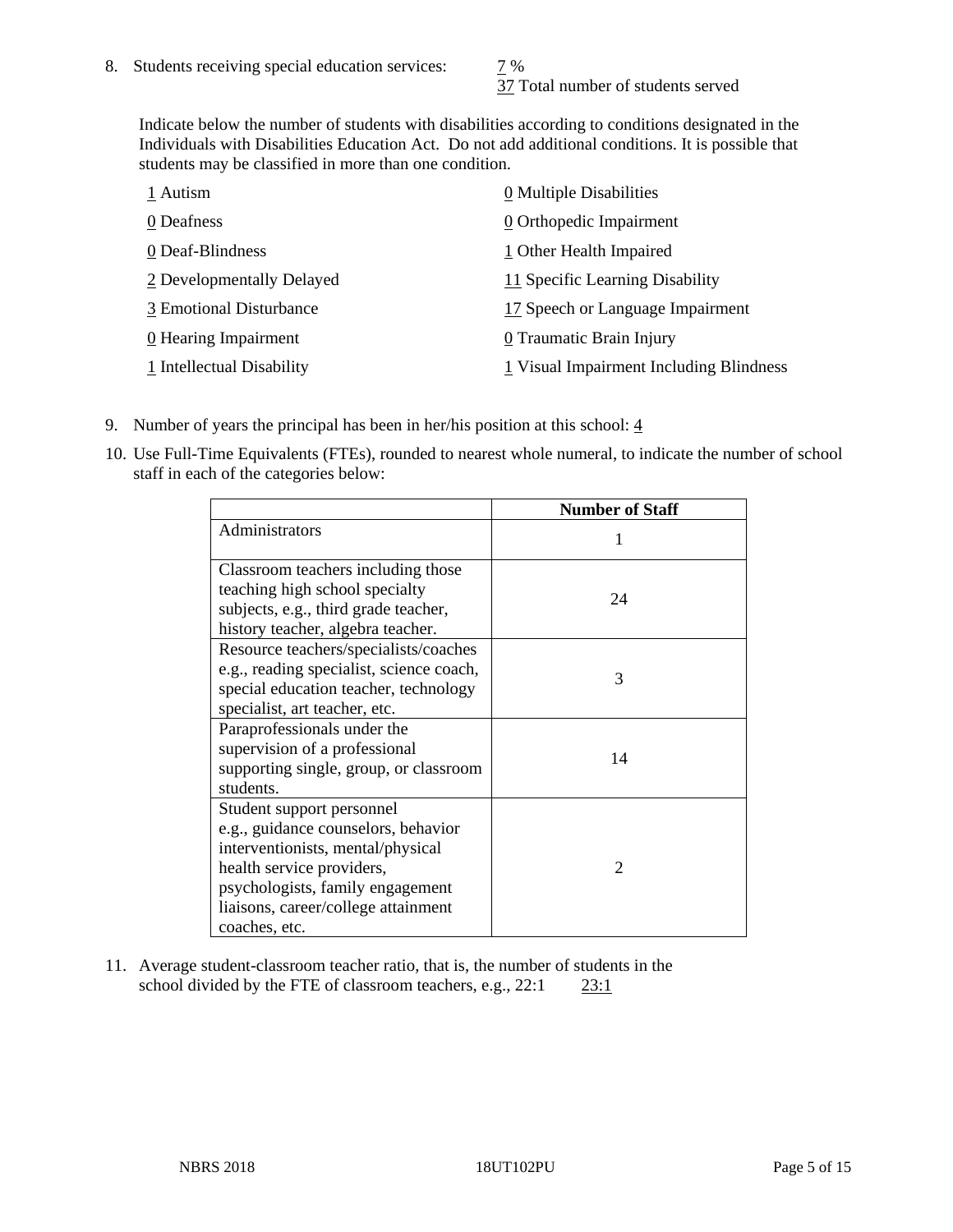12. Show daily student attendance rates. Only high schools need to supply yearly graduation rates.

| <b>Required Information</b> | 2016-2017 | 2015-2016 | 2014-2015 | 2013-2014 | 2012-2013 |
|-----------------------------|-----------|-----------|-----------|-----------|-----------|
| Daily student attendance    | 95%       | 95%       | 95%       | 95%       | 96%       |
| High school graduation rate | 0%        | 0%        | 0%        | 0%        | 0%        |

#### 13. **For high schools only, that is, schools ending in grade 12 or higher.**

Show percentages to indicate the post-secondary status of students who graduated in Spring 2017.

| <b>Post-Secondary Status</b>                  |    |
|-----------------------------------------------|----|
| Graduating class size                         |    |
| Enrolled in a 4-year college or university    | 0% |
| Enrolled in a community college               | 0% |
| Enrolled in career/technical training program | 0% |
| Found employment                              | 0% |
| Joined the military or other public service   | 0% |
| Other                                         |    |

14. Indicate whether your school has previously received a National Blue Ribbon Schools award. Yes No X

If yes, select the year in which your school received the award.

15. In a couple of sentences, provide the school's mission or vision statement.

The Peruvian Park Elementary school community empowers students to build their own success by developing and nurturing character, confidence, and academics. Students set, monitor, and achieve goals with the support of staff, families, and patrons.

16. **For public schools only**, if the school is a magnet, charter, or choice school, explain how students are chosen to attend.

Peruvian Park Elementary is a neighborhood school which also houses part of Canyons School District's elementary gifted/talented program. These students comprise approximately 34% of the total student population, with 66% of the population being general education students. Students were identified for the gifted/talented program using CogAT and Iowa assessments. Students scoring in or above the 93 percentile on CogAT with well above average scores on the Iowa assessment are offered placement in the SALTA gifted/talented program.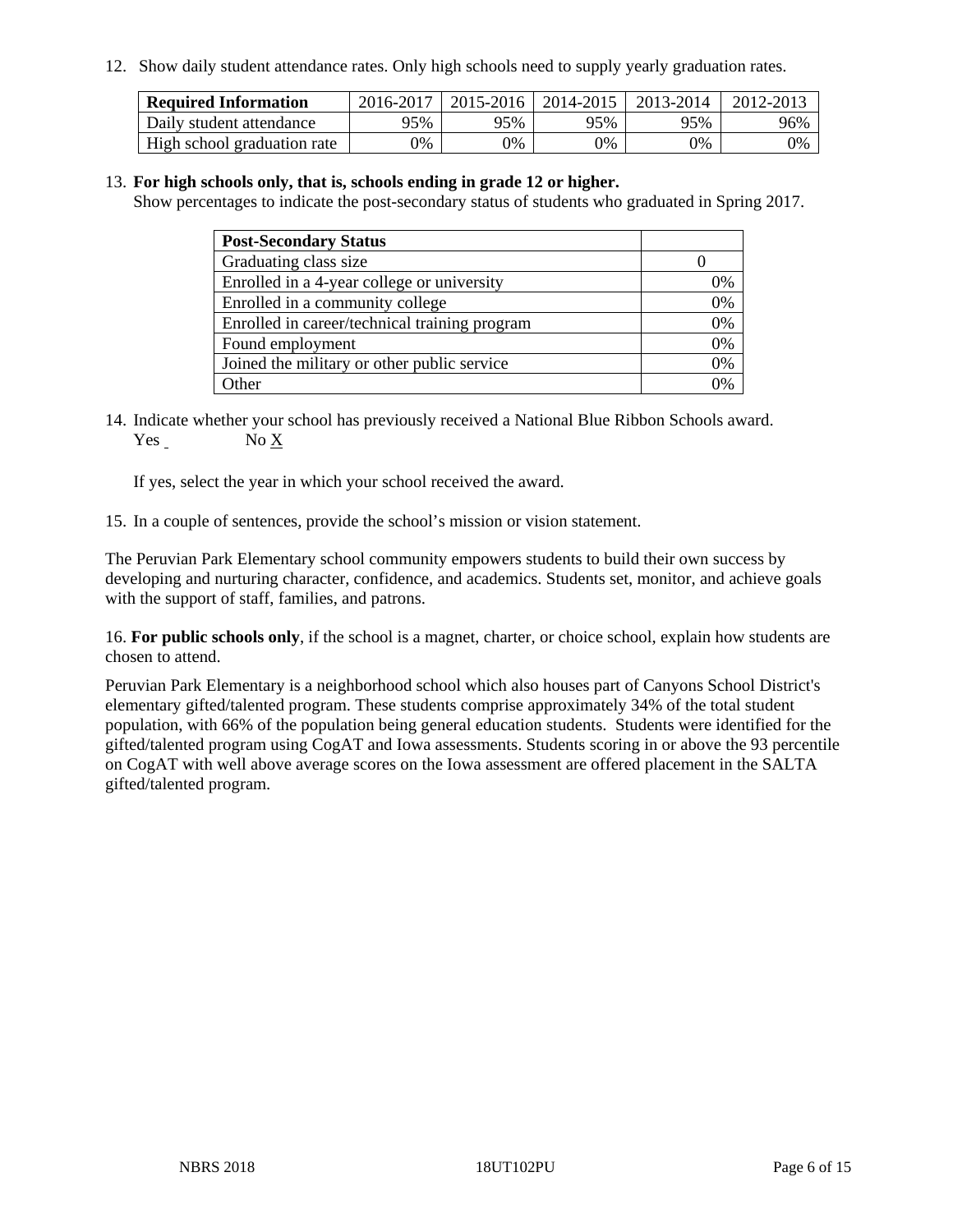# **PART III – SUMMARY**

Peruvian Park Elementary is nestled among the Wasatch Mountains in Sandy, Utah. Our school community is proud of our highly varied population of 545 students in kindergarten through fifth grade. We provide two separate academic programs within our school – a general education program for neighborhood students and a gifted/talented magnet program. We celebrate individual strengths and progress as a community with a visible dedication to valuing all students as an integral component of our school vision. Students are the stars at Peruvian Park Elementary, and this is evident when you first step into the building. The Panther Pride board features pictures of students recognized for outstanding citizenship and demonstration of school expectations. The Goal Getter board is filled with student photos and individual goal-met cards. The Panther Art Gallery displays rotating original student art throughout the year. Although Peruvian Park houses two distinct learning programs within our school, students and staff support a "one school – one mission" philosophy. We empower students to build their own success through character, confidence, and academics. All students in the school identify individual learning goals, track progress, and celebrate success with each other.

The majority of our students arrive from local neighborhoods of working class families and engage in the rigorous standards-based curriculum outlined by Canyons School District. Although the school's overall free-reduced lunch rate is 29.9%, this general education population exceeds a 40% free-reduced lunch rate. Our school also houses a portion of the district's gifted/talented magnet program, SALTA, which comprises approximately 34% of our student body. These students engage in a compacted standard curriculum and move beyond through complex extended and supplemental learning opportunities.

For several years, the general education population was statistically "hidden" behind the high achievement data of the students in the gifted/talented program. Four years ago under the direction of new leadership, a dedicated staff, an involved community, and an energized student population accepted the challenge to disaggregate data by learning program (general education/gifted talented), analyze individual needs, design appropriate curriculum, set high goals for all students, and celebrate achievements together as one school. With high expectations and perseverance, the general education classes have doubled the percentage of students achieving proficiency on state exams. Students in the SALTA gifted program now strive to reach 100% highly proficient rates on state exams with two-thirds of the classes already achieving this goal in math last year.

Our staff believes in an "all hands on deck" approach to building student success and confidence, and we support that philosophy by employing shared responsibility as school climate architects. We believe that we are collectively accountable for creating an environment in which students can succeed academically and emotionally. It is not unusual to see the custodian notice a child with a box of unfinished valentines and sit down with him to complete them at breakfast before the morning bell rings. A teacher from the gifted and talented program readily shares strategies and resources with a teacher in the neighborhood program to assist her in meeting the needs of an accelerated student. Office staff, assistants, and facilities personnel support students as mentors throughout the day. The Building Leadership Team regularly creates and monitors school initiatives designed to bolster emotional support and build social skills.

As this nurturing learning environment is created and maintained, instructional staff actively engage students in learning tasks based on state standards. We implement a multi-tiered system of supports framework grounded in high quality academic/behavioral instruction and intervention, data-based decision making, and team-based problem solving. Teachers and all paraprofessionals receive intensive training in research-based instruction and are supported by the principal and instructional coaches. We work as a cohesive unit to carefully monitor individual student progress and find the best resources in the building to provide necessary interventions.

The orchestration of these essential components makes Peruvian Park an exceptional community. We put students first, strive to build an optimal learning environment, continue to learn as professionals, are committed to a strong relationship with parents, and implement high-yielding practices that best meet the needs of the unique learners at our school.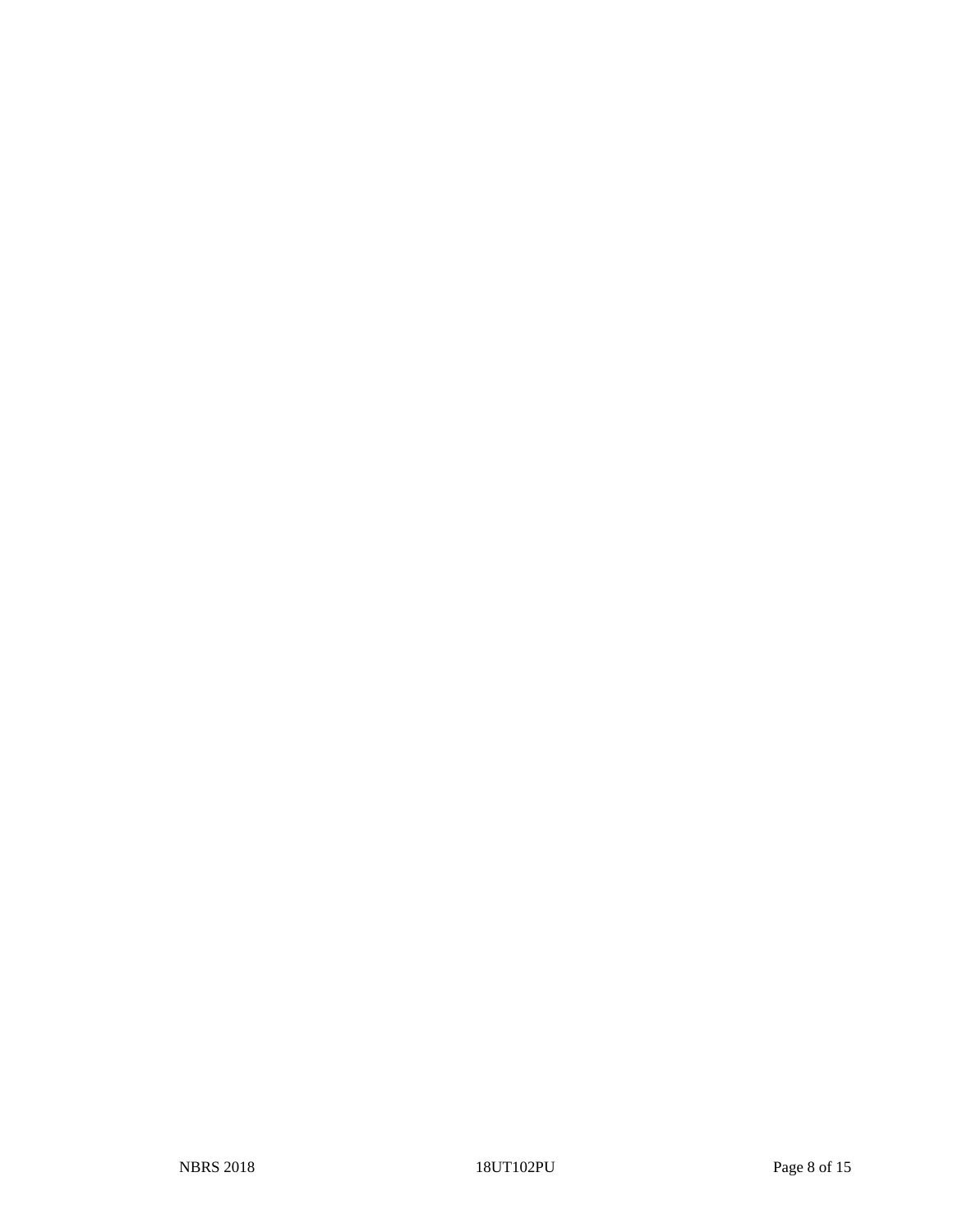## **1. Core Curriculum:**

Peruvian Park Elementary is committed to delivering the Utah State Core Curriculum through educational practices that are based on evidence from educational research and are most likely to result in student success. We engage in planning, instructing, and assessing techniques based on strategies that are most impactful. Our instructional content is aligned with the Utah Core Standards and follows the Canyons School District Curriculum Map. This allows us to provide effective connections between concepts, skills, standards, curriculum, and assessments which ensure equitable access to the core standards for all students. Teachers, achievement coaches, and administration collaborate regularly to establish teacher clarity that allows clear communication of learning intentions and success criteria on both a daily and long-term basis. This fosters dialogue and data analysis to provide a scaffolded classroom where students are given appropriate support towards mastery of Utah Core Standards.

#### Reading/English Language Arts

In order to achieve language arts standards, students at Peruvian Park are actively engaged in learning tasks to comprehend increasingly complex texts while integrating writing, speaking/listening, and foundational skills. Early learners build phonological awareness, phonetic skills, fluency, and vocabulary. Older students build on this foundation and apply close reading strategies to target standards. Identified writing standards are integrated to build writing skills, assess comprehension and vocabulary, and measure intended learning outcomes. Scaffolding and WIDA Can Do Descriptors are purposefully planned to support all learners. Our instructional coaches provide training, resources, and support to target Tier II language arts interventions when data indicates an identified student need.

#### **Mathematics**

Peruvian Park students learn essential math content, concepts, and applications based on the Utah Core Standards of numbers, operations, algebraic thinking, measurement, data, and geometry in a planned progression from the primary to upper grades. Instruction also emphasizes daily interaction with the math practice standards that develops habits of mathematical thinking. Our teachers implement NCTM math teaching practices that build conceptual understanding leading to fluency with procedures, mathematical reasoning, and problem solving. Students are asked to explain their thinking, justify their reasoning, and make connections with varying approaches to solve a problem. Students in the gifted and talented program also participate in a compacted core and extended/supplemental programs that deepen understanding, foster inquiry, and engage students in critical thinking.

#### Science

The science curriculum at Peruvian Park is designed to provide students the opportunity to achieve mastery of the Utah Science Core Standards through hands-on exploration, inquiry, and connections. Teachers work in grade level and vertical teams to implement meaningful learning tasks that guide students to engage in science content, think scientifically, and communicate effectively about scientific content and thinking. Language arts state standards in reading informational text and writing are regularly integrated into the science curriculum as part of the school's interdisciplinary focus.

## Social Studies/History/Civic Learning

The social studies curriculum in kindergarten through second grade focuses on expanding social themes from self to community. Students are also introduced to citizenship, geography, culture and financial literacy. Students in third through fifth grade engage in learning tasks geared to expand content knowledge and make connections. The curriculum moves students from understanding local culture, geography, and community to that of Utah specific content and finally to a study of the United States. Teachers design lessons based on the Canyons School District model of integrated social studies lessons where students begin with a content story or historical event and move through building background about the content using documents, texts, and interactive notebooks.

Students from kindergarten to fifth grade also learn basic concepts of economics and business through the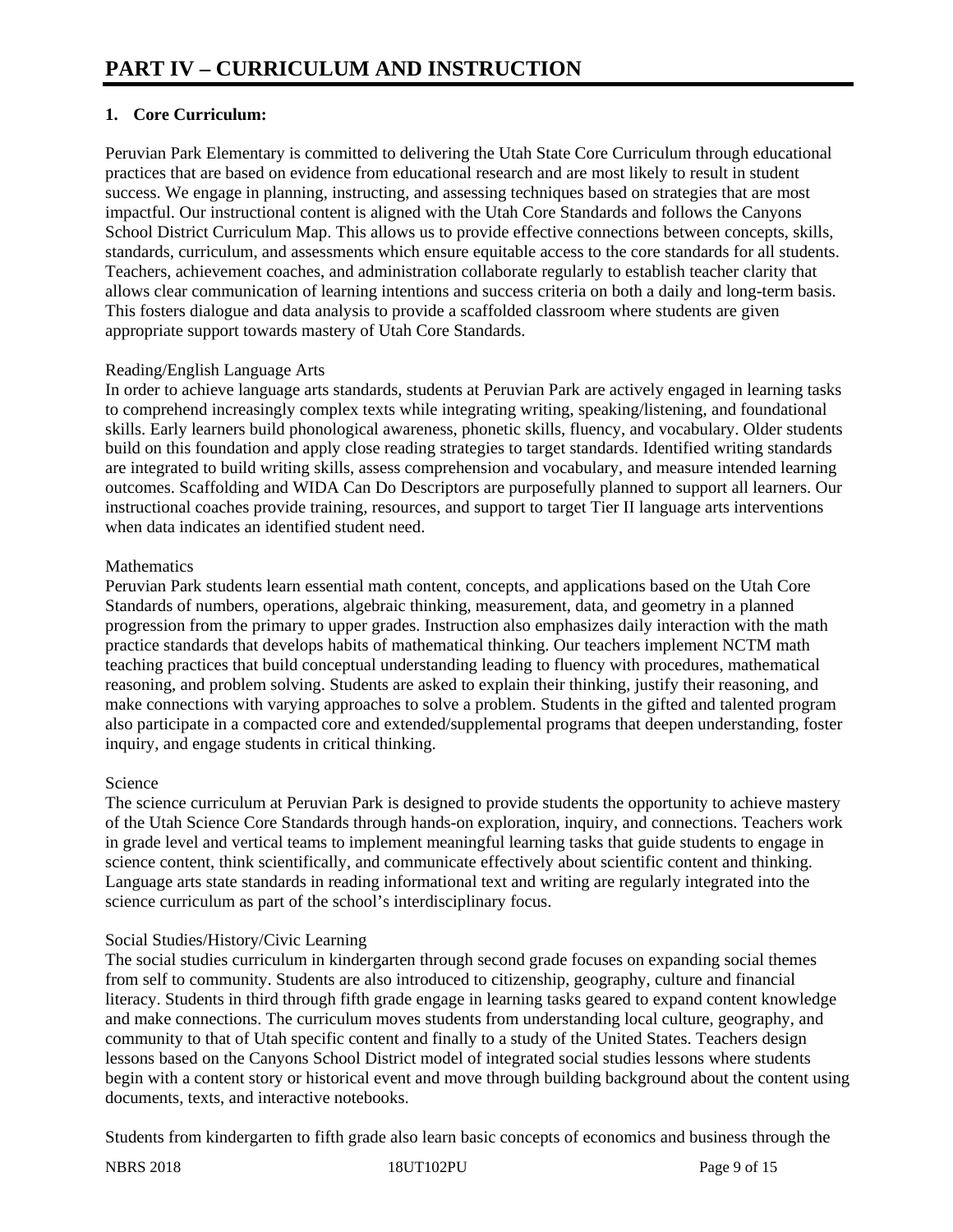Junior Achievement Program implemented by parent volunteers. Connections are made between education and skills necessary in the workplace. The learning tasks build on concepts from the preceding grade to build real-life connections. The culmination of the Junior Achievement Program is an annual visit to Junior Achievement Biz Town for fifth grade students where they make connections between lessons learned at school and skills needed beyond graduation.

## **2. Other Curriculum Areas:**

All students at Peruvian Park participate in weekly Brain Booster classes where they discover and actively participate in learning tasks in visual arts, music, media, and Playworks/physical education.

#### The Arts

The arts program at Peruvian Park is robust and provides all students the opportunity to learn about and interact with many mediums. Students learn art by making art. Line, shape, form, values, color, texture, and space are elements that students explore, experience, and understand as a foundation to produce art weekly. They combine this knowledge with the principles of art to produce balance, proportion, and movement. A study of notable artists and their techniques is woven within lessons to give students a historical perspective of art. Student creations based on art principles and/or the works of Mondrian, O'Keeffe, Monet and others are always on display in the Panther Art Gallery.

The music curriculum is organized around the elements of music including pitch, rhythm, melody, harmony, timbre dynamics and textures and is aligned with the Utah Core music standards. Students listen, sing, play, and create music. The learning spirals through a single year as well as across grade levels as the content becomes more complex. The works of prominent musicians are also introduced and connections are made with literature. Our school choir for first through fifth grade students and orchestra for fourth and fifth grade students also present opportunities for students to perform for their peers and families. School assemblies throughout the year are selected to promote an appreciation of the arts and include performances by Ballet West and A.R.T.S. Inc.

## Physical Education

Physical education national standards are embedded within our Playworks class game time. Students stay active while learning social and emotional skills in weekly classes directed by our Playworks coach. Instruction is designed to engage students physically while promoting safety, engagement, and student empowerment. These skills transfer to recess time and have increased physical activity. Productive inclusive play has also resulted in a significant decrease in office referrals during recess. Students in the fourth and fifth grade assume junior coach leadership positions and support younger students in active play at recess.

## Library/Media/Technology

Students participate in a weekly library/media class that supports learning throughout the school and develops a culture that promotes a love of reading and an acquisition of knowledge. Students participate in varied opportunities including learning through stories, small group activities, and independent work. The media teacher uses materials containing a wide range of information on issues, so that students develop the practice of critical reading and thinking. Lessons correlate with the school's curriculum and provide collections of materials for classroom use. Peruvian Park's library experience provides a safe haven for all students to think, create, share, and grow.

All grades use technology to help students acquire essential skills and knowledge. Technology is integrated through all subjects. Teachers plan the use of technology and software that support core standards. Electronic research, shared writing documents, and presentation tools allow students to collaborate while learning. The educational technology teacher provides guidance to ensure that school technology is used to maximize learning throughout the school.

## **3. Instructional Methods, Interventions, and Assessments:**

Purposeful planning, effective instruction and careful analysis of targeted assessments are expected in all classrooms to increase student engagement and facilitate learning. Peruvian Park emphasizes strong tier one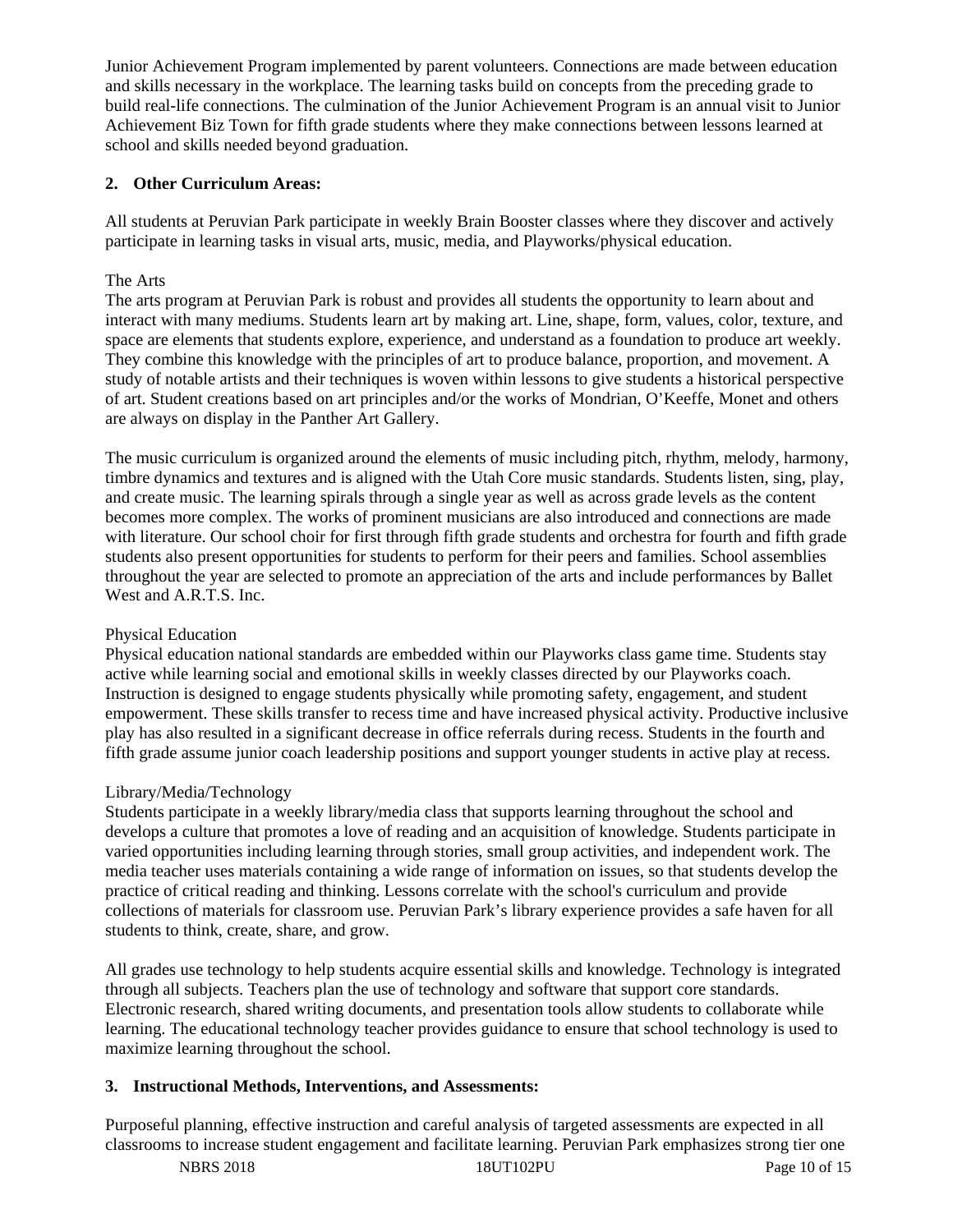instruction based on our Multi-Tiered Systems of Supports Framework (MTSS). We implement evidencedbased instructional priorities for both academics and behavior. This begins with purposeful planning to establish clear learning intentions and identified success criteria. Explicit instruction and meaningful highquality engagement tasks are implemented to maximize the impact of instruction on student learning. Reading, language and math software is used to bolster identified skills and concepts.

Tier II interventions focus on specific skill-based instruction identified from formal and informal assessments and provide scaffolds to meet the needs of students who demonstrate below expected growth, as well as those needing extended learning opportunities. Administration and instructional coaches train teachers and observe skill-based instruction to support teachers and ensure high quality instruction. School funding is dedicated to providing reading and math interventionists to build an added layer of instructional service for identified students. Student intervention plans are used to closely track students of concern and carefully monitor the impact of the intervention, analyze progress, and revise plans as needed.

Professional Learning Communities (PLC) are the heart of our collaborative approach to monitoring the connection between instructional strategies and student growth. Teachers, instructional coaches, and the principal work together three times monthly to analyze grade level and individual data to measure the effectiveness of instruction on student progress. The team creates targeted action plans to improve skills of below and above grade level performing students. These data-based decisions are taken back to the classroom and implemented. One PLC meeting per month is dedicated to teacher-determined grade level professional development. Teams employ backward-design planning and unpack standards to ensure that all teachers understand the depth and complexity required of the core standards. This understanding allows for learning tasks to be planned that engage students in acquiring and practicing skills at rigorous levels. Cognitive rigor is a lens teachers use to plan instruction and assessments.

Peruvian Park places a strong emphasis on assessment, both formative and summative. Professional development and administrative feedback enhance informal daily checks for understanding at our school. Observations show extensive use of exit tickets, quick writes, mastery checklists and teacher notes as daily checks of student understanding. DIBELS assessment indicators are used to progress monitor students and guide instructional decisions prior to benchmark assessments. The Reading Inventory assessment is used five times per year to track comprehension and vocabulary development for our students in the gifted/talented program in first through fifth grade. It is also administered to our neighborhood fourth and fifth grader students to track growth. We administer district-wide standard-based assessments in math and language arts during the year to track progress towards mastery of state standards as measured in the spring using the state assessment tool, SAGE. This balance of informal checks for understanding and high quality formal assessments allows our school to see the impact of our instruction on all students throughout the year.

When we analyzed data, an achievement gap was most noticeable for students with disabilities. We created a new professional learning community with the instructional coaches and the special education teacher. The coach was able to act as a liaison between the students' general education instruction and the specialized instruction in the resource classroom. The team worked together to analyze data, define the most impactful instruction, monitor progress regularly, and track growth on state standards and IEP goals. In the last three years, students with disabilities have increased proficiency levels by 12% in math and 21% in reading.

As a high performing school, we focus on long-term goals. In our School Improvement Plan, we established goals to be attained in three years. We then determined incremental annual goals to track progress and keep students moving forward at all levels. These goals are supported with clear plans for professional development that target the priorities in our district MTSS framework, coaching supports for all teachers, and instructional expectations that will be present in all classrooms.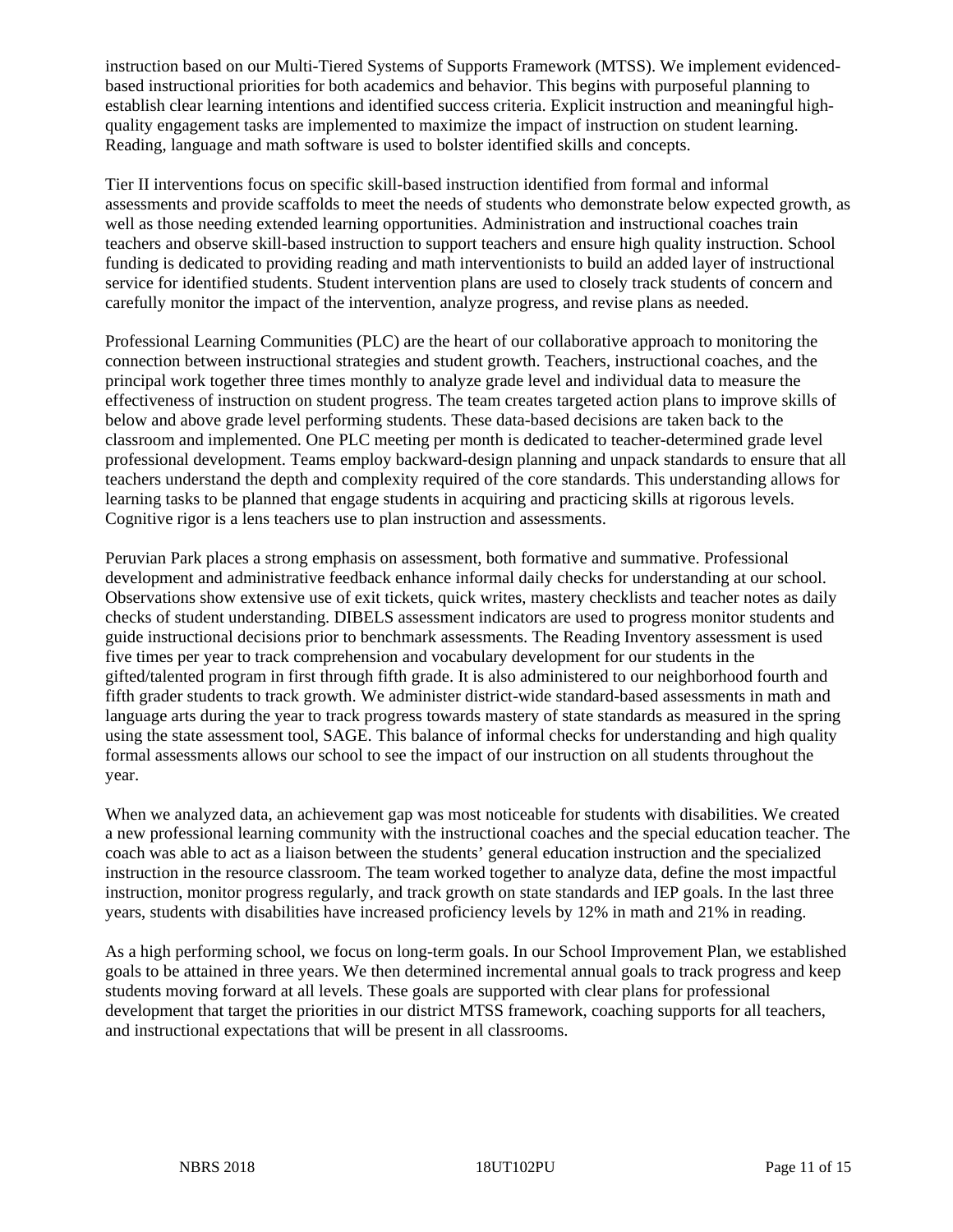#### **1. School Climate/Culture:**

Interviews for every new staff member at Peruvian Park include this statement: "We believe that the attitude and actions of the adults in the building determines the foundation for the school climate. What characteristics do you possess that can contribute to our positive school climate?" We believe that by expecting every staff member to establish a nurturing environment for our students, each individual child can make progress and achieve his or her goals.

The positive tone of Peruvian Park Elementary begins at the first bell. All teachers meet students at their outside line-up spot to greet them and start the day. We know that students who are actively engaged in meaningful learning tasks, monitor their own progress, and experience authentic success are more highly motivated and successful in meeting their goals. Teachers use instructional strategies to maximize student participation and student direction to drive motivation. Each child tracks his or her own progress toward individualized goals, then celebrates with the entire school community by placing his or her "Goal Getter" card and picture in the front foyer of the school.

A consistent system of expectations based on Positive Behavior Interventions and Supports was created by the Building Leadership Team and implemented by all staff to facilitate a community of respect and acceptance. Embedded in this plan are school-wide and classroom behavior expectations as well as a school-wide recognition system, Panther Pride. Students earn pride tickets for demonstrating respect, responsibility, and safety. Weekly drawings are held in every classroom to honor students for contributing to a positive environment. School-wide conflict resolution and bullying prevention skills are embedded in classroom discussions to build real life emotional and social skills. Students have risen to the challenge to work with a peer to solve a problem or step forward as an "upstander" rather than a bystander to bullying.

Building relationships is essential in a school to provide a place where all teachers feel valued and a part of a community. Our teachers meet weekly with their teams to discuss ideas, plan, and collaborate with one another to not only meet the needs of their students, but also develop a sense of camaraderie. Within the weekly newsletter to staff members, the first section is dedicated to highlighting innovative and engaging projects, jobs well done, and tasks our teachers and staff engage in to help build our school community.

#### **2. Engaging Families and Community:**

A strong engaged school community is a vital link in building school success. Peruvian Park Elementary believes that informed families are families that become actively engaged in the learning process. Every faculty member has committed to sending parents and guardians a weekly communication that includes instructional goals for the week, updates on class activities or events, and class specific goals. The principal also sends a school-wide email each Monday morning to keep parents in the loop and involved in school activities, goals, and achievements. School and teacher websites are updated regularly. The school Goal Getter program is designed to keep students and families informed of individual goals and progress. We ask families to check-in frequently with their child on current goals, then celebrate together when the Goal Getter certificate and picture are brought home upon achievement of the goal.

The year begins with a Panthers and Popsicles event a few days prior to school beginning. At this event, students meet their teacher and see their classroom which allows students to feel welcome, alleviate anxiety, and become excited for the new school year. Families are invited to the school to see their students excel at performance and academically-based presentations. The gymnasium is filled to capacity when the community attends winter and spring choir and orchestra concerts. As we increased our focus on academic progress over the last few years, we initiated academic presentations to connect families to the learning happening within the classrooms. Parents, grandparents, and friends enjoy the family presentations like the third grade Simple Machine Fair, fourth grade Science Spectacular, and the fifth grade History Wax Museum.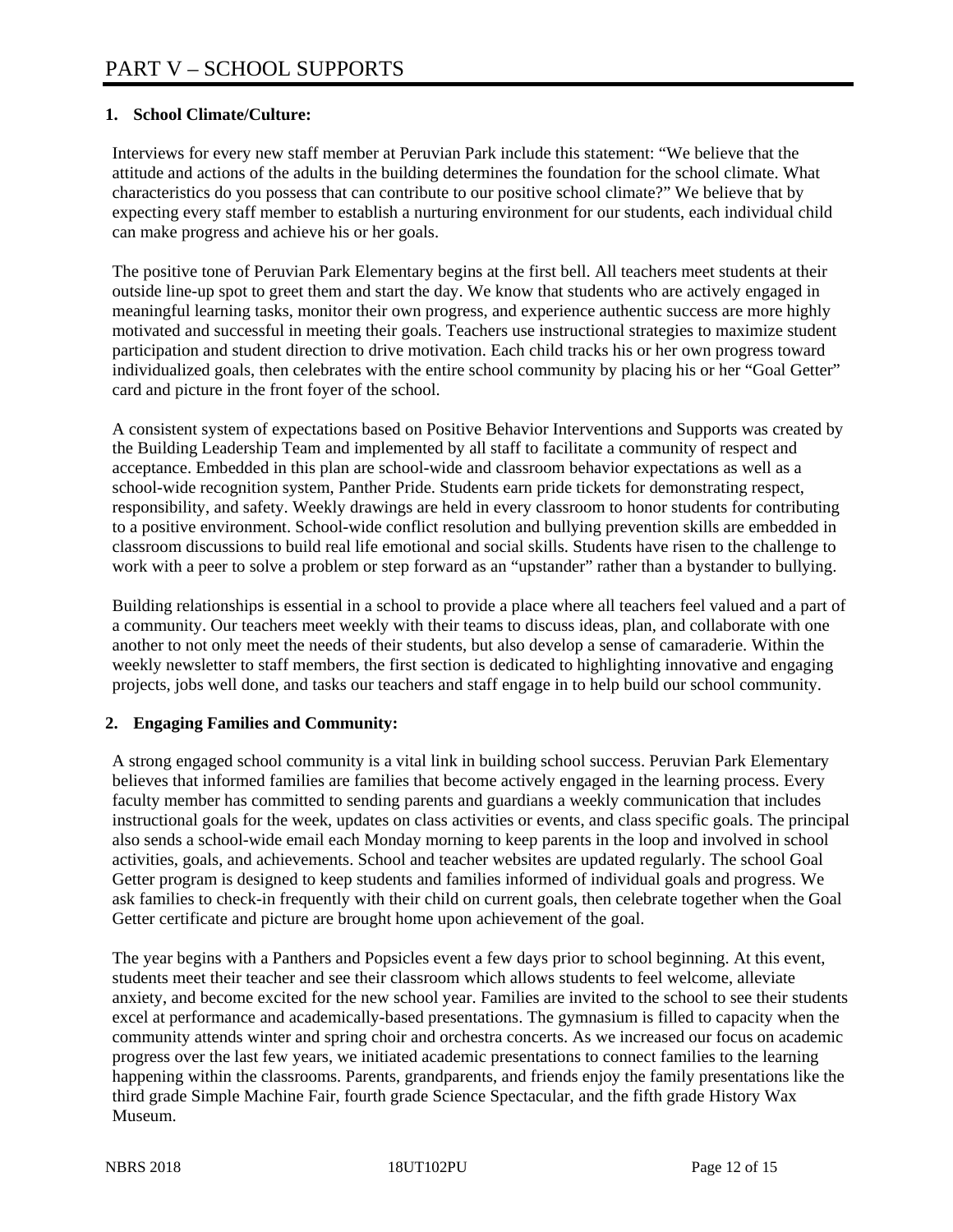Thanks to the partnership between the school and the Parent Teacher Association, we offer many family events throughout the year. Family Literacy and the Arts evening is a community celebration of reading, the arts, and family opportunities to share time together at the school. The number of parents that volunteer to teach students about their careers on Career Tool Day exceeds the number of slots available for presentations. Classroom volunteers visit classrooms every day to work with students or help teachers. Parents, families, and community stakeholders are always welcome at Peruvian Park.

Students from all grades serve the community through school service projects that benefit youth in our own area and the Salt Lake Valley. The Panthers have collected and delivered donations to the Road Home which provides emergency shelter and programs for families and individuals to step out of homelessness. Student and PTA led drives have collected coats, hats, and supplies for refugee families and toys and books for Primary Children's Hospital.

## **3. Professional Development:**

Peruvian Park is committed to seeking, planning, and participating in effective professional development. We focus on PD that is timely, targeted to a specific need or content, based on research, and follows a model for monitoring implementation. We use a three-prong approach to determining professional development -- whole faculty, individual, and district guided. This approach allows us to build the capacity of a staff with varying skill sets to provide effective instruction and implementation of Utah Core Standards in all classrooms. The Building Leadership Team and instructional leaders develop a plan of professional development as part of our annual school improvement plan process. The plan is based on student data, classroom observations, current instructional practices, individual or group needs, and district initiatives.

One faculty meeting per month is dedicated to professional development determined by observation data, teacher need, behavioral data, or teacher request. These learning opportunities balance professional growth in instructional strategies, behavioral supports, and technology applications that support learning. During these times, teachers also present instructional approaches they are implementing that are yielding high levels of growth and progress.

The instructional coach guides and implements additional targeted professional development on an individual basis or in small groups with follow up through individual coaching cycles. Monthly professional learning opportunities are offered for teachers within their first three years of teaching.

Faculty members frequently attend self-selected Canyons School District professional learning opportunities for administrators, coaches, and teachers as a crucial aspect of learning what practices most impact student outcomes. These include HYPE classes (high-yielding practices for educators) targeting academic and behavioral strategies and endorsement opportunities in reading, math, ESL and gifted/talented.

# **4. School Leadership:**

Four years ago, Peruvian Park recognized that student achievement was well below expected levels and stagnant. In order to make significant progress, we knew that building leadership capacity through multiple avenues would be critical to increase student achievement. As a staff, we committed ourselves to work collaboratively and recognize a shared leadership philosophy.

The principal and instructional coaches serve as the leaders of the primary instructional team in the building to maintain a school-wide perspective. As our journey to increase student achievement began, this team analyzed current and historical data to determine the progress and achievement of students in both learning programs housed at Peruvian Park, the general education program and the gifted/talented program. After identifying specific discrepancies in both programs, this team defined clear academic and behavioral goals, determined specific instructional strategies to pursue, and outlined appropriate data analysis and action planning protocols to increase student achievement. The instructional team recognized the expertise and experience of the teaching staff and implemented a plan to build leadership at every grade level and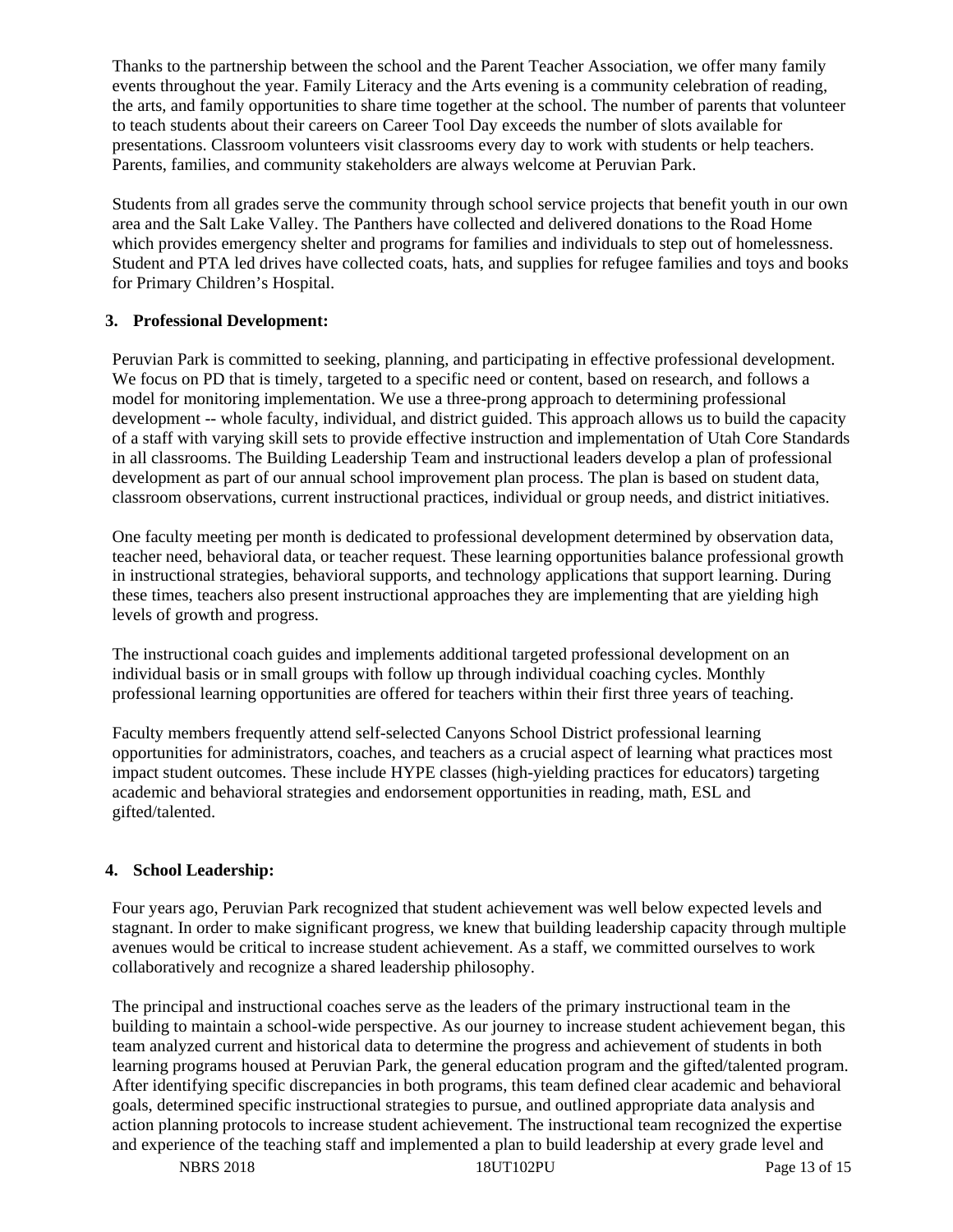determine a school-wide vision.

The BLT, Building Leadership Team, is a critical part of our school's leadership. In this title, "building" is not a noun. It is a verb that demonstrates our commitment to creating leaders within our staff. The BLT meets at least monthly as a group to analyze and problem-solve the academic, behavioral, and emotional status within the school and develop solutions that are consistent across the school. The real impact of this group is the leadership they provide within their own grade level teams to identify specific needs, find resources, and develop strategies to meet the needs of individual students within their grade.

The School Community Council, SCC, is a group of parents and educators who work together make our school more successful. The council is an advisory board that reviews school data and programs and monitors school progress on a regular basis. It then recommends plans for use of additional school funding to support the school in the area of greatest need. The SCC has repeatedly recommended dedicating resources to provide targeted interventions for students below benchmark. This has been an essential component in the tremendous growth of student achievement at Peruvian Park.

Students as well as adults are leaders at Peruvian Park. Fourth and fifth grade students serve on the Playworks Junior Coach Leadership team. These students encourage those in younger grades to work together to learn games, play fairly and resolve conflict in a positive way during recess. They serve as role models on the playground. Older students also take on leadership roles as they work as mentor buddies to kindergarten students. They attend weekly sessions and mentor the younger students in targeted literacy areas.